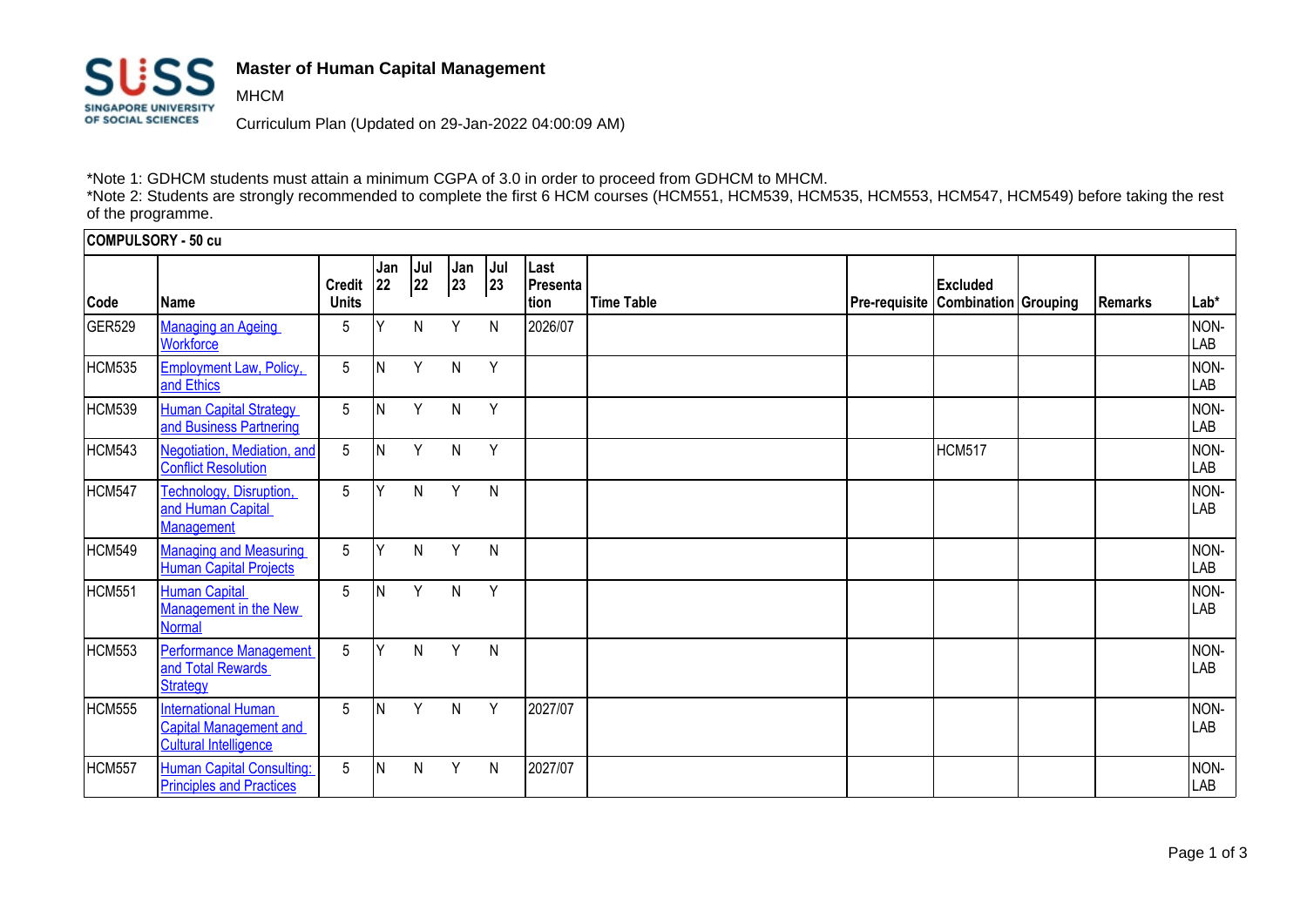| <b>GRADUATE UNRESTRICTED ELECTIVES - 10 cu</b> |                                                  |                               |           |           |                                                    |            |                                 |            |  |                                                              |                                                                                                                                                                                                                                                                                                   |             |
|------------------------------------------------|--------------------------------------------------|-------------------------------|-----------|-----------|----------------------------------------------------|------------|---------------------------------|------------|--|--------------------------------------------------------------|---------------------------------------------------------------------------------------------------------------------------------------------------------------------------------------------------------------------------------------------------------------------------------------------------|-------------|
| Code                                           | Name                                             | <b>Credit</b><br><b>Units</b> | Jan<br>22 | Jul<br>22 | $\begin{array}{c} \n\text{Jan} \\ 23\n\end{array}$ | Jul<br> 23 | Last<br><b>Presenta</b><br>tion | Time Table |  | <b>Excluded</b><br><b>Pre-requisite Combination Grouping</b> | <b>Remarks</b>                                                                                                                                                                                                                                                                                    | Lab*        |
| <b>UNE500</b>                                  | <b>Graduate Unrestricted</b><br><b>Electives</b> | 10                            | Y         | Y         | Y                                                  | Y          | 2024/07                         |            |  |                                                              | Student will<br>need to<br>complete<br>Graduate<br>Diploma<br>courses<br>(HCM551,<br>HCM539,<br>HCM535,<br>HCM553,<br><b>HCM547,</b><br>HCM549) with<br>CGPA of 3.0 to<br>continue with<br>the additional<br>30 CU <sub>s</sub><br>required for the<br>second half of<br>the Master<br>programme. | NON-<br>LAB |

\* Students will be required to attend classes on day of presentation as well as on weekends or all classes may be on weekends.